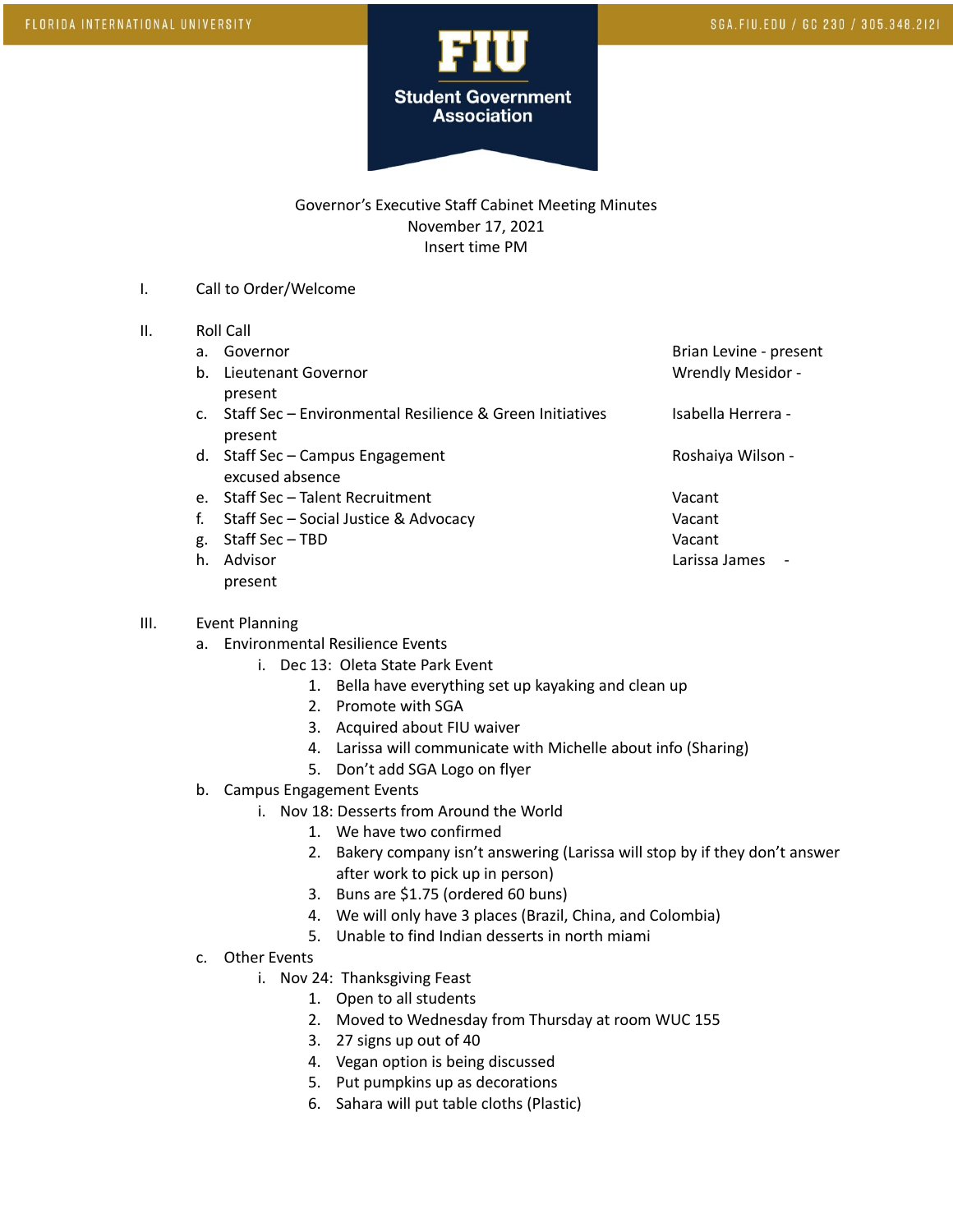

- IV. Planning/Scheduling Retreat for Week of Dec 13-17
	- a. Week of 13th 17th being discussed
	- b. January is being discussed as possible month for retreat
	- c. Team building activities, & programming planning for spring
	- d. Location being discussed (Office)
	- e. Janine will do presentations
- V. Upcoming Cabinet Meetings
	- a. meeting next week (Thanksgiving event)
	- b. Last meeting (December 1st)
- VI. Reports/Updates/Planning
	- a. Lieutenant Governor Wrendly Mesidor
		- i. Discussion on a December retreat
		- ii. LT Gov email is down/Being worked on
		- iii. Conversation with Brenda (Parking and transportation) about Saturday bus
		- iv. Composites picture is tomorrow at 5 pm 8 pm
	- b. Staff Secretary Isabella Herrera
		- i. Planning on having a beach clean up (December 13th)
		- ii. Welcome speaker for youth event on zoom on Friday
		- iii. Connie and Martin no showed (support project)
		- iv. Debris free ocean and mast team up to get compost for research
		- v. Meeting with Katrina on Monday
		- vi. Student reach out from organizations for getting schools to commit
		- vii. Taina Adams will be presented to SGA (December 1st discussion)
	- c. Staff Secretary Roshaiya Wilson
		- i. None
	- d. Governor Brian Levine
		- i. Met with Dr. DeSantis and BBC Leadership
		- ii. Attended round table discussion
		- iii. Get a round table and town hall at Biscayne Bay (Discussed)
		- iv. DeSantis is open to BBC Round table (Need to be discussed)
		- v. Academic and student affairs (Tomorrow)
		- vi. Written Reports/Office Hours
		- vii. Meetings Attended
		- viii. Campus Safety Walk
			- 1. Complete success
			- 2. The campus has improved
	- e. Advisor Larissa James
		- 1. Composites tomorrow
		- 2. Second opportunity in spring for composites (Date unknown)
		- 3. Will be out next week and will be back on the week of 29th.